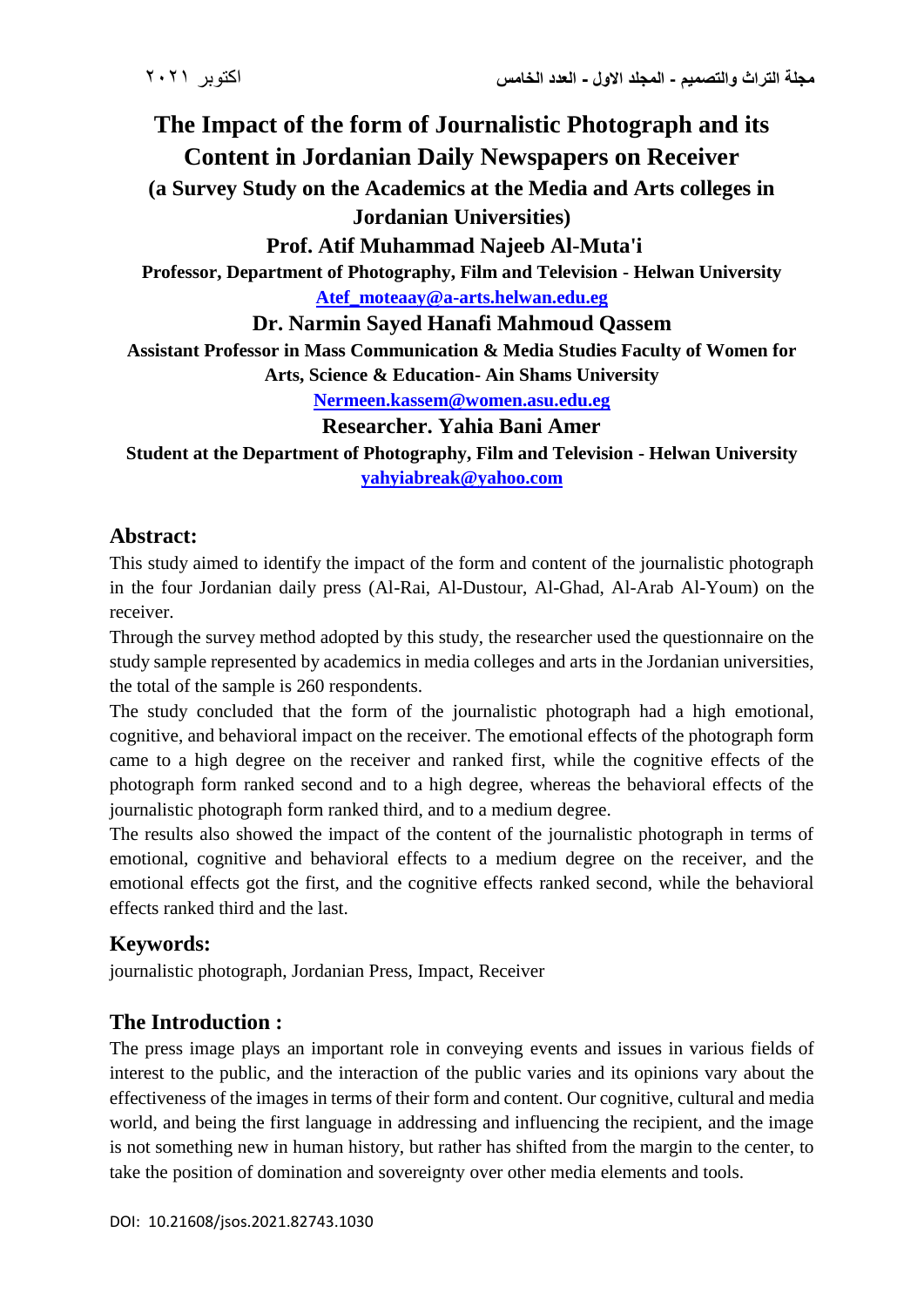The press image today has a very important aspect in this aspect, through which these psychological effects are reflected on the psyche of the reader and his condition. This requires understanding the situation in all its aspects, tools, and its impact on education and on the psyche of the reader, whether he is male or female in our societies, whether Arab or Western. Journalism is one of the most important elements of direct influence on the sense of sight, which addresses the reader through the brain directly, to transcend the limits of human time and place, and to make the educated and uneducated reader amazed.

This study comes to identify the role and influence that the journalistic image plays in form and content in the Jordanian daily newspapers on the recipient.

#### **The Study Problem:**

The press photo has always created a wide debate and discussion among the recipients about the role it plays in the extent of its impact on the thoughts and feelings of the recipients. Therefore, this study came to know the impact of the press image on the recipient.

#### **The Importance Of Studying:**

The press image plays an important role in shaping perceptions, opinions, and trends among readers and followers of newspapers on various issues and topics documented and depicted. There is no doubt that the photograph has become a major form of journalistic form that newspapers rely on and focus on publishing extensively because of its value in terms of its content that enriches journalistic topics, which made the recipient rely on the press image to deliver information and cover important events.

The importance of the image lies in the fact that it is one of the visual elements affecting the recipient in terms of its contents or the multiple forms published by newspapers, the ways of displaying and highlighting them, and their different sizes and places of publication, so that these various methods of publishing those images constitute an influential tool in the mind and soul of the recipient.

#### **Objectives of the study:**

The study seeks to identify the following main objective: The impact of the press image in the Jordanian daily newspapers on the recipient. It also seeks to identify the following sub-goals:

- 1- The impact of the press image on the conscience of the recipient.
- 2- The impact of the press photo's shape on the recipient's knowledge.
- 3- The impact of the press image on the recipient's behavior.
- 4- The impact of the content of the press photo on the conscience of the recipient.
- 5- The impact of the content of the press photo on the knowledge of the recipient.
- 6- The impact of the content of the press photo on the behavior of the recipient.

#### **Study questions:**

The study aims to answer the following main question: What is the impact of the press image in the Jordanian daily newspapers on the recipient? It also seeks to answer the following secondary questions:

- 1- What is the impact of the press image on the recipient's conscience?
- 2- What is the impact of the press photo's shape on the recipient's knowledge?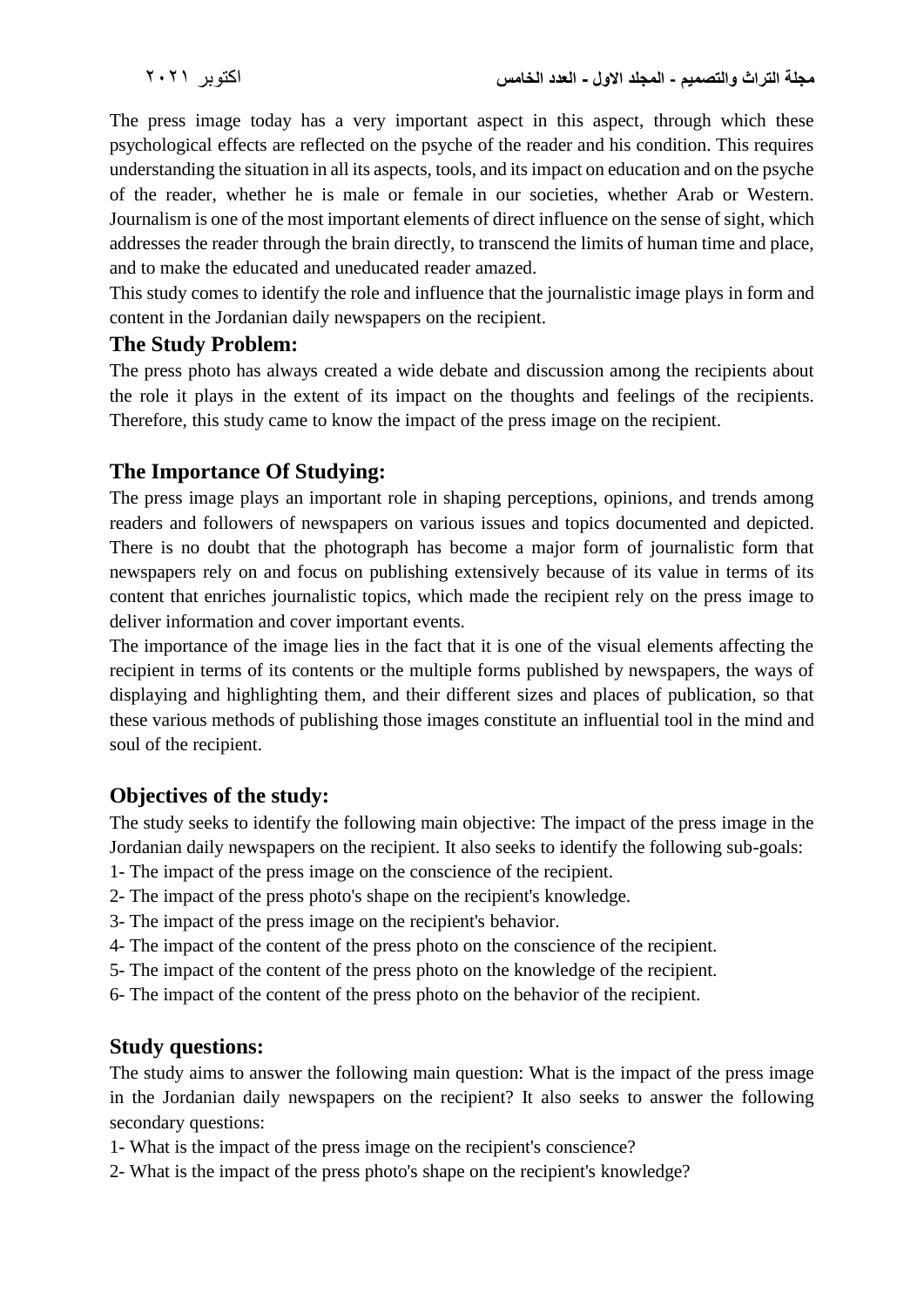3- What is the impact of the press image on the recipient's behavior?

4- What is the impact of the content of the press photo on the conscience of the recipient?

5- What is the impact of the content of the press photo on the knowledge of the recipient?

6- What is the impact of the content of the press photo on the behavior of the recipient? Study method and type:

The study used the field survey method as a scientific method, and it follows descriptive studies as a type.

# **Study tool:**

The researcher used the questionnaire as a scientific tool in the study, and the researcher built a questionnaire to obtain the opinions of the study sample members, in order to achieve the objectives of the study by revealing the impact of the press image in the Jordanian daily newspapers on the reader. The questionnaire consisted of two parts, as follows:

The first part: It included:

1) the personal information of the study sample members (gender, educational qualification),

2) the period of follow-up of the Jordanian daily newspapers, and

3) the most followed daily newspaper by the respondent.

The second part: includes three axes, namely:

A- The first axis: The differences and agreement in the form and content of the press image in the Jordanian daily newspapers, and it included (20) paragraphs.

B - The second axis: the effect of the press image on the reader, and it included (18) paragraphs distributed into three areas, namely: cognitive effects, which included (7) paragraphs, and emotional effects, and included (7) paragraphs, and behavioral effects, and included (4) vertebrae.

C- The third axis: the impact of the content of the press photo on the reader, and it included (20) paragraphs, divided into three areas, namely: cognitive effects, which included (8) paragraphs, emotional effects, which included (5) paragraphs, and behavioral effects, which included (7) paragraphs.

# **Discussing the results related to the impact of the content of the press photo in the Jordanian daily newspapers on the recipient:**

The results showed that the content of the press photo published in the four Jordanian daily newspapers (Al-Rai, Al-Ghad, Al-Dustour, Al-Arab Al-Youm) affected the recipient to a medium degree in terms of emotional, cognitive and behavioral terms. Behavioralism ranked third.

The results revealed that the content of the press photo had a medium degree effect on the recipient in terms of the sum of the three effects as a whole (emotional, cognitive, and behavioral).

#### **First, the cognitive effects**

The results of the paragraphs related to the cognitive effects showed that the content of the picture had a "medium degree" cognitive effect on the recipient, and this indicates that the contents of the press picture had provided the recipient in an average way with sufficient information and new knowledge about topics, issues and events.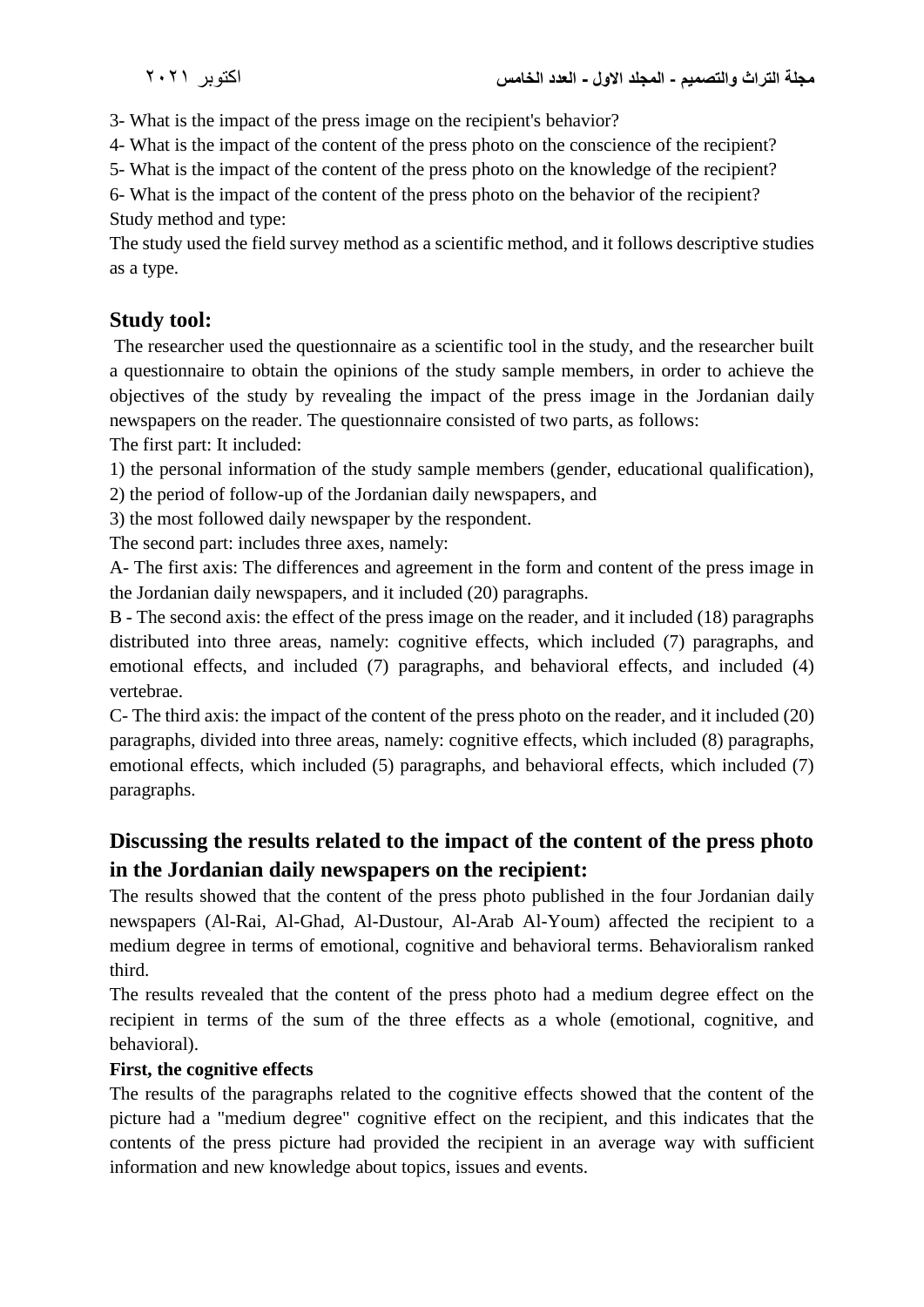The results show that all the eight paragraphs related to the content of the image came to a moderate degree in terms of their impact on the recipient, namely: the published pictures made the recipient have a greater understanding about the various published topics, and ranked first in the axis, and the published pictures enriched the recipient's knowledge in all the topics that occurred In Jordan in various aspects, the published pictures enrich the recipient's knowledge in various Arab and international topics in various aspects. The published pictures contribute to providing the recipient with new knowledge about new or strange topics that occur locally, Arably and globally. The published pictures provide the recipient with detailed and explanatory information on various topics. The published image makes the recipient aware of the importance and value of the published press topics, and the comment accompanying the published image contributes to adding sufficient knowledge to the recipient of the content of the image, and the use of the explanation with the image makes the recipient familiar with the published press material, ranking last among the cognitive effects of the image content on the recipient.

#### **Second, the emotional effects**

The results show that the five paragraphs of the emotional effects of the image content on the recipient scored a medium degree, and came first in these effects, the paragraph related to the published images that make the recipient emotionally affected by its content, while the last rank in this axis was the paragraph related to the recipient's need for an explanation accompanying the image. Published journalist.

The following paragraphs came to a moderate degree, namely: some of the published photos provide content that the recipient is not satisfied with, the content of the published photos, the recipient feels the value and importance of the published press topics, and the content of the published photos makes the recipient more convinced of the published facts and press information.

#### **Third, the behavioral effects**

The results of the paragraphs related to behavioral influences showed that the content of the picture had a behavioral effect of "average degree" on the recipient, and this indicates that the contents of the press picture affected moderately the behavior and behavior of the recipient towards the topics, issues and events included in the pictures.

The results show that all the eight paragraphs related to the content of the picture came to a medium degree in terms of their impact on the recipient, and came first in these effects, the paragraph related to that some pictures push the recipient to change his practical behavior towards some topics, while he ranked last in this paragraph. Related to that the published pictures push the recipient to adopt new opinions towards the accompanying press topics.

The following paragraphs came to a moderate degree, namely: the published pictures make the recipient emotionally affected by their content, the published pictures make the recipient interact with the topics they contain, the published pictures prompt the recipient to cancel his previous opinions about some topics, and the published pictures prompt the recipient to confirm his views that he adopts towards some Topics, and some published pictures prompt the recipient to adopt a practical behavior due to the topics included in the published pictures, and some published pictures represent a source of creative inspiration for the recipient.